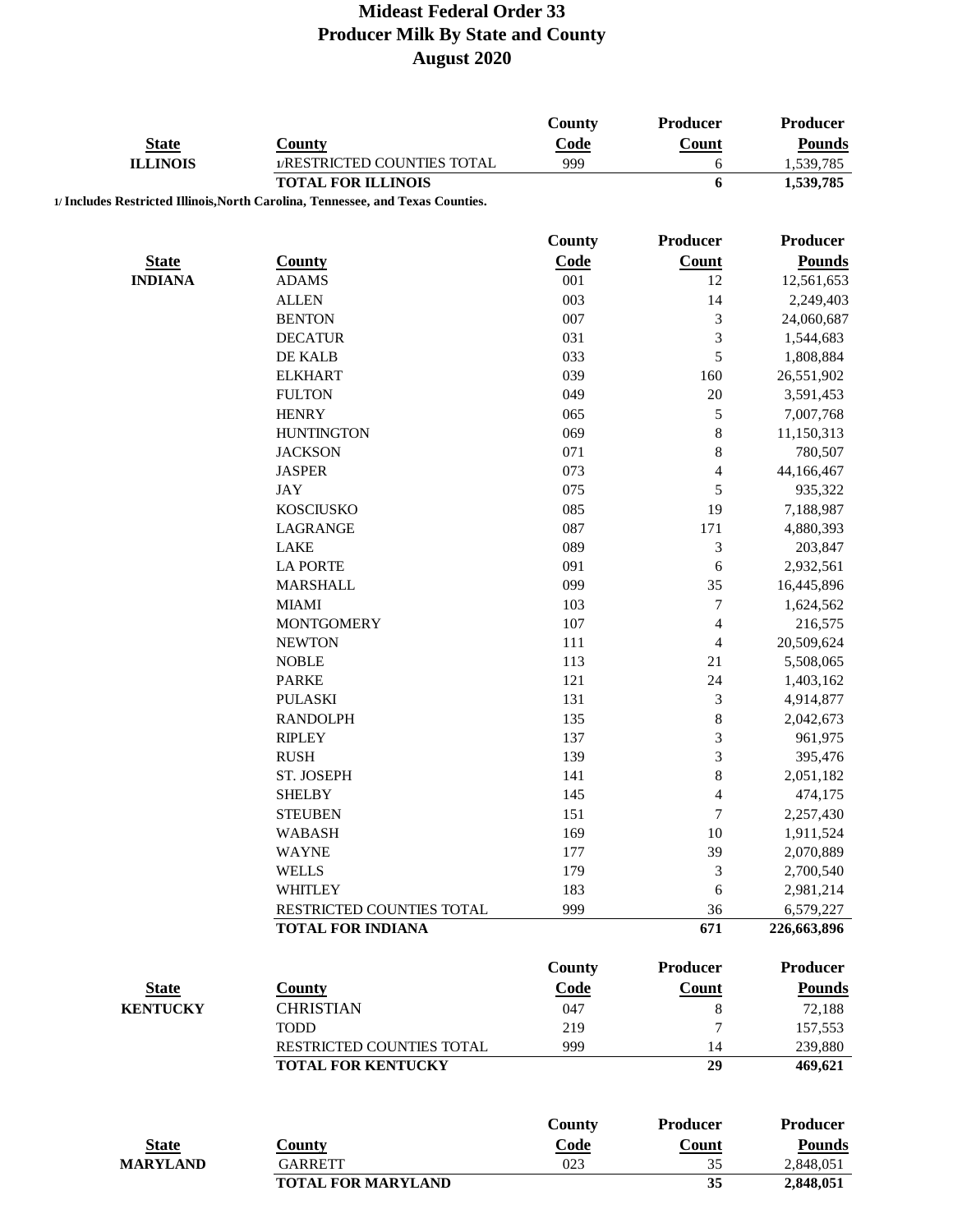|                 |                    | <b>County</b> | <b>Producer</b>  | Producer      |
|-----------------|--------------------|---------------|------------------|---------------|
| <b>State</b>    | <b>County</b>      | Code          | <b>Count</b>     | <b>Pounds</b> |
| <b>MICHIGAN</b> | <b>ALCONA</b>      | 001           | 3                | 556,938       |
|                 | <b>ALGER</b>       | 003           | $\overline{4}$   | 336,488       |
|                 | <b>ALLEGAN</b>     | 005           | 41               | 24,567,679    |
|                 | <b>ALPENA</b>      | 007           | 16               | 2,724,887     |
|                 | <b>ARENAC</b>      | 011           | 15               | 6,282,121     |
|                 | <b>BARRY</b>       | 015           | 20               | 22,948,336    |
|                 | <b>BERRIEN</b>     | 021           | 5                | 1,690,327     |
|                 | <b>BRANCH</b>      | 023           | 9                | 5,457,051     |
|                 | <b>CALHOUN</b>     | 025           | 18               | 10,769,430    |
|                 | CASS               | 027           | $\mathfrak{Z}$   | 220,770       |
|                 | <b>CHARLEVOIX</b>  | 029           | $\overline{4}$   | 525,037       |
|                 | <b>CHIPPEWA</b>    | 033           | 5                | 463,321       |
|                 | <b>CLARE</b>       | 035           | 15               | 4,122,387     |
|                 | <b>CLINTON</b>     | 037           | 37               | 75,585,449    |
|                 | <b>EATON</b>       | 045           | 17               | 1,882,869     |
|                 | <b>EMMET</b>       | 047           | $\mathfrak{Z}$   | 444,902       |
|                 | <b>GENESEE</b>     | 049           | 4                | 564,582       |
|                 | <b>GLADWIN</b>     | 051           | 3                | 216,982       |
|                 | <b>GRATIOT</b>     | 057           | 29               | 87,009,744    |
|                 | <b>HILLSDALE</b>   | 059           | 18               | 9,739,870     |
|                 | <b>HURON</b>       | 063           | 54               | 75,853,874    |
|                 | <b>INGHAM</b>      | 065           | 20               | 6,970,451     |
|                 | <b>IONIA</b>       | 067           | 29               | 30,294,791    |
|                 | <b>IOSCO</b>       | 069           | 10               | 1,547,924     |
|                 | <b>ISABELLA</b>    | 073           | 29               | 14,090,743    |
|                 | <b>JACKSON</b>     | 075           | 15               | 6,263,337     |
|                 | <b>KALAMAZOO</b>   | 077           | 6                | 7,954,329     |
|                 | <b>KENT</b>        | 081           | 22               | 8,722,772     |
|                 | <b>LAPEER</b>      | 087           | 14               | 1,808,861     |
|                 | <b>LENAWEE</b>     | 091           | 18               | 38,867,330    |
|                 | <b>LIVINGSTON</b>  | 093           | 9                | 4,398,667     |
|                 | <b>MACOMB</b>      | 099           | 3                | 168,884       |
|                 | <b>MASON</b>       | 105           | $\boldsymbol{7}$ | 1,680,148     |
|                 | <b>MECOSTA</b>     | 107           | 15               | 883,487       |
|                 | <b>MENOMINEE</b>   | 109           | $11\,$           | 1,010,913     |
|                 | <b>MISSAUKEE</b>   | 113           | 34               | 41,811,467    |
|                 | <b>MONTCALM</b>    | 117           | 39               | 10,486,855    |
|                 | <b>MONTMORENCY</b> | 119           | $\overline{4}$   | 983,866       |
|                 | <b>MUSKEGON</b>    | 121           | 13               | 14,532,763    |
|                 | <b>NEWAYGO</b>     | 123           | 35               | 7,824,563     |
|                 | <b>OCEANA</b>      | 127           | $\overline{4}$   | 57,177        |
|                 | <b>OGEMAW</b>      | 129           | 28               | 5,439,585     |
|                 | <b>OSCEOLA</b>     | 133           | 24               | 12,858,950    |
|                 | <b>OSCODA</b>      | 135           | $\,8\,$          | 587,435       |
|                 | <b>OTTAWA</b>      | 139           | 40               | 40,520,918    |
|                 | PRESQUE ISLE       | 141           | 3                | 540,371       |
|                 | SAGINAW            | 145           | 11               | 3,974,030     |
|                 | <b>ST. CLAIR</b>   | 147           | $\,$ 8 $\,$      | 1,770,721     |
|                 | ST. JOSEPH         | 149           |                  |               |
|                 |                    |               | 16               | 2,472,659     |
|                 | <b>SANILAC</b>     | 151           | 69               | 61,928,087    |
|                 | <b>SHIAWASSEE</b>  | 155           | 14               | 4,688,390     |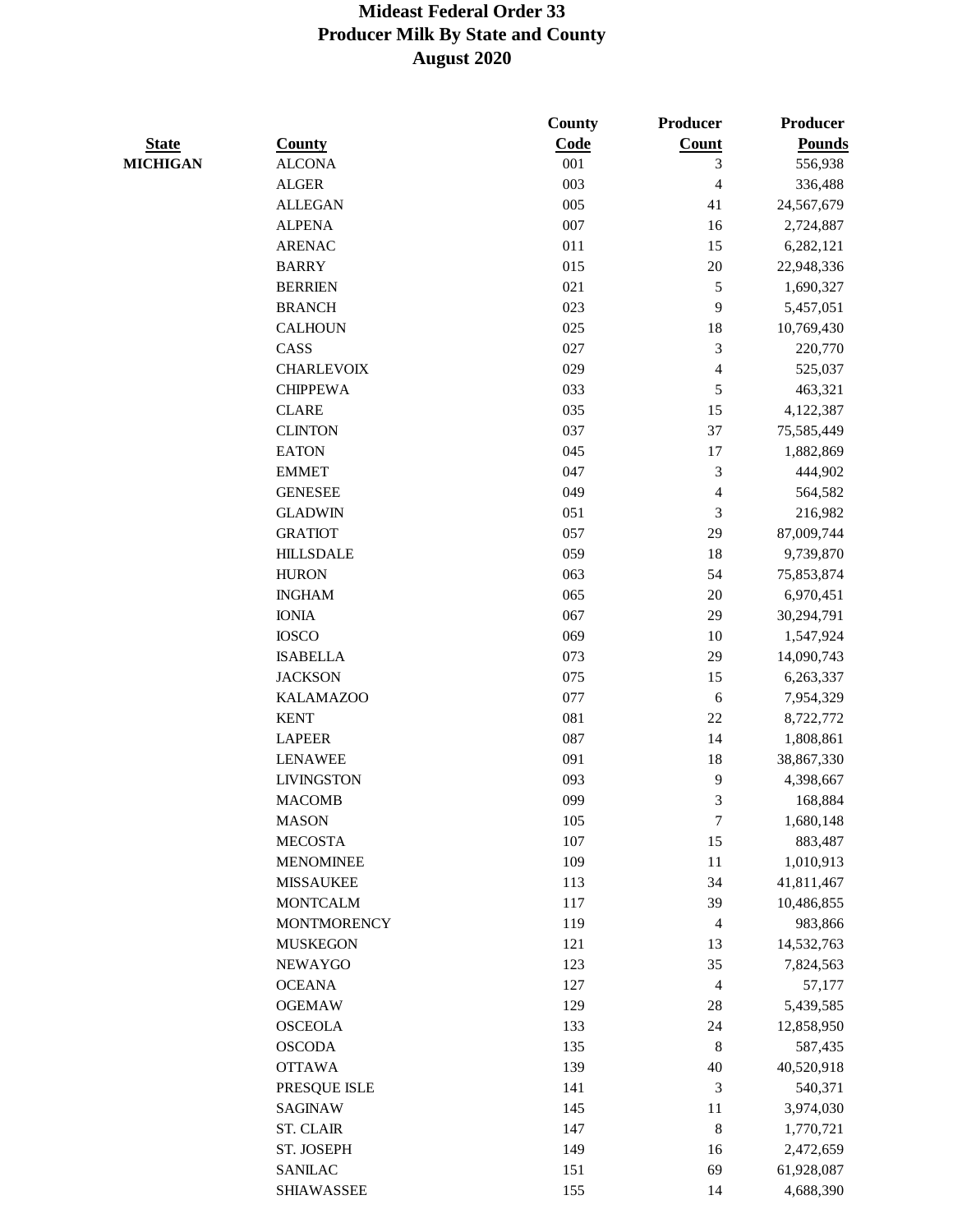|                 |                                                        | <b>County</b> | <b>Producer</b>          | Producer                |
|-----------------|--------------------------------------------------------|---------------|--------------------------|-------------------------|
| <b>State</b>    | <b>County</b>                                          | Code          | Count                    | <b>Pounds</b>           |
| <b>MICHIGAN</b> | <b>TUSCOLA</b>                                         | 157           | 28                       | 25,439,786              |
|                 | VAN BUREN                                              | 159           | 8                        | 17,633,573              |
|                 | WASHTENAW                                              | 161           | 11                       | 3,130,962               |
|                 | <b>WEXFORD</b>                                         | 165           | 9                        | 854,572                 |
|                 | RESTRICTED COUNTIES TOTAL                              | 999           | 19                       | 2,498,288               |
|                 | <b>TOTAL FOR MICHIGAN</b>                              |               | 956                      | 716,660,699             |
|                 |                                                        | <b>County</b> | Producer                 | Producer                |
|                 |                                                        |               | Count                    |                         |
| <b>State</b>    | <b>County</b>                                          | Code          |                          | <b>Pounds</b>           |
| <b>NEW YORK</b> | <b>CATTARAUGUS</b>                                     | 009           | 38                       | 17,945,396              |
|                 | <b>CHAUTAUQUA</b>                                      | 013           | 70                       | 15,451,475              |
|                 | <b>ERIE</b>                                            | 029<br>051    | 7                        | 2,248,712               |
|                 | <b>LIVINGSTON</b>                                      |               | $\overline{\mathcal{L}}$ | 4,998,690               |
|                 | <b>STEUBEN</b>                                         | 101           | 5<br>8                   | 2,153,059               |
|                 | <b>WYOMING</b>                                         | 121           |                          | 14,612,808              |
|                 | RESTRICTED COUNTIES TOTAL<br><b>TOTAL FOR NEW YORK</b> | 999           | 3<br>135                 | 2,434,863<br>59,845,003 |
|                 |                                                        |               | Producer                 | <b>Producer</b>         |
|                 |                                                        | <b>County</b> |                          |                         |
| <b>State</b>    | <b>County</b>                                          | Code          | Count                    | <b>Pounds</b>           |
| <b>OHIO</b>     | <b>ADAMS</b>                                           | 001           | 6                        | 645,495                 |
|                 | <b>ALLEN</b>                                           | 003           | 3                        | 647,253                 |
|                 | <b>ASHLAND</b>                                         | 005<br>007    | 39<br>17                 | 6,487,791               |
|                 | <b>ASHTABULA</b>                                       | 009           |                          | 3,366,325               |
|                 | <b>ATHENS</b><br><b>AUGLAIZE</b>                       | 011           | $\overline{4}$<br>26     | 228,166                 |
|                 | <b>BELMONT</b>                                         | 013           | 7                        | 4,137,937               |
|                 | <b>BROWN</b>                                           | 015           | $\boldsymbol{7}$         | 628,807                 |
|                 | <b>CARROLL</b>                                         | 019           | $20\,$                   | 578,700<br>1,102,167    |
|                 | <b>CHAMPAIGN</b>                                       | 021           | 7                        |                         |
|                 | <b>CLARK</b>                                           | 023           | $\overline{4}$           | 761,277<br>4,896,652    |
|                 | <b>CLINTON</b>                                         | 027           | 3                        | 115,650                 |
|                 | <b>COLUMBIANA</b>                                      | 029           | 52                       | 7,194,838               |
|                 | <b>COSHOCTON</b>                                       | 031           | $20\,$                   | 2,461,809               |
|                 | <b>CRAWFORD</b>                                        | 033           | 7                        | 2,736,759               |
|                 | <b>DARKE</b>                                           | 037           | $22\,$                   | 5,841,032               |
|                 | <b>DEFIANCE</b>                                        | 039           | 8                        | 6,326,843               |
|                 | <b>DELAWARE</b>                                        | 041           | 3                        | 82,199                  |
|                 | <b>FAIRFIELD</b>                                       | 045           | 3                        | 121,744                 |
|                 | <b>FAYETTE</b>                                         | 047           | 4                        | 801,155                 |
|                 | <b>FULTON</b>                                          | 051           | 5                        | 5,558,540               |
|                 | <b>GEAUGA</b>                                          | 055           | 34                       | 3,359,945               |
|                 | <b>GREENE</b>                                          | 057           | 4                        | 783,877                 |
|                 | <b>HANCOCK</b>                                         | 063           | 3                        | 1,505,737               |
|                 | <b>HARDIN</b>                                          | 065           | 8                        | 14,126,363              |
|                 | <b>HARRISON</b>                                        | 067           | 4                        | 167,665                 |
|                 | <b>HENRY</b>                                           | 069           | 5                        | 2,624,368               |
|                 | <b>HIGHLAND</b>                                        | 071           | $22\,$                   | 2,280,371               |
|                 | <b>HOLMES</b>                                          | 075           | 131                      | 7,491,719               |
|                 | <b>HURON</b>                                           | 077           | 39                       | 4,132,069               |
|                 | <b>JEFFERSON</b>                                       | 081           | 6                        | 483,225                 |
|                 | <b>KNOX</b>                                            | 083           | $25\,$                   | 4,496,086               |
|                 | <b>LICKING</b>                                         | 089           | 6                        | 4,074,279               |
|                 | <b>LOGAN</b>                                           | 091           | 21                       | 3,062,003               |
|                 | <b>LORAIN</b>                                          | 093           | $\mathbf{9}$             | 979,964                 |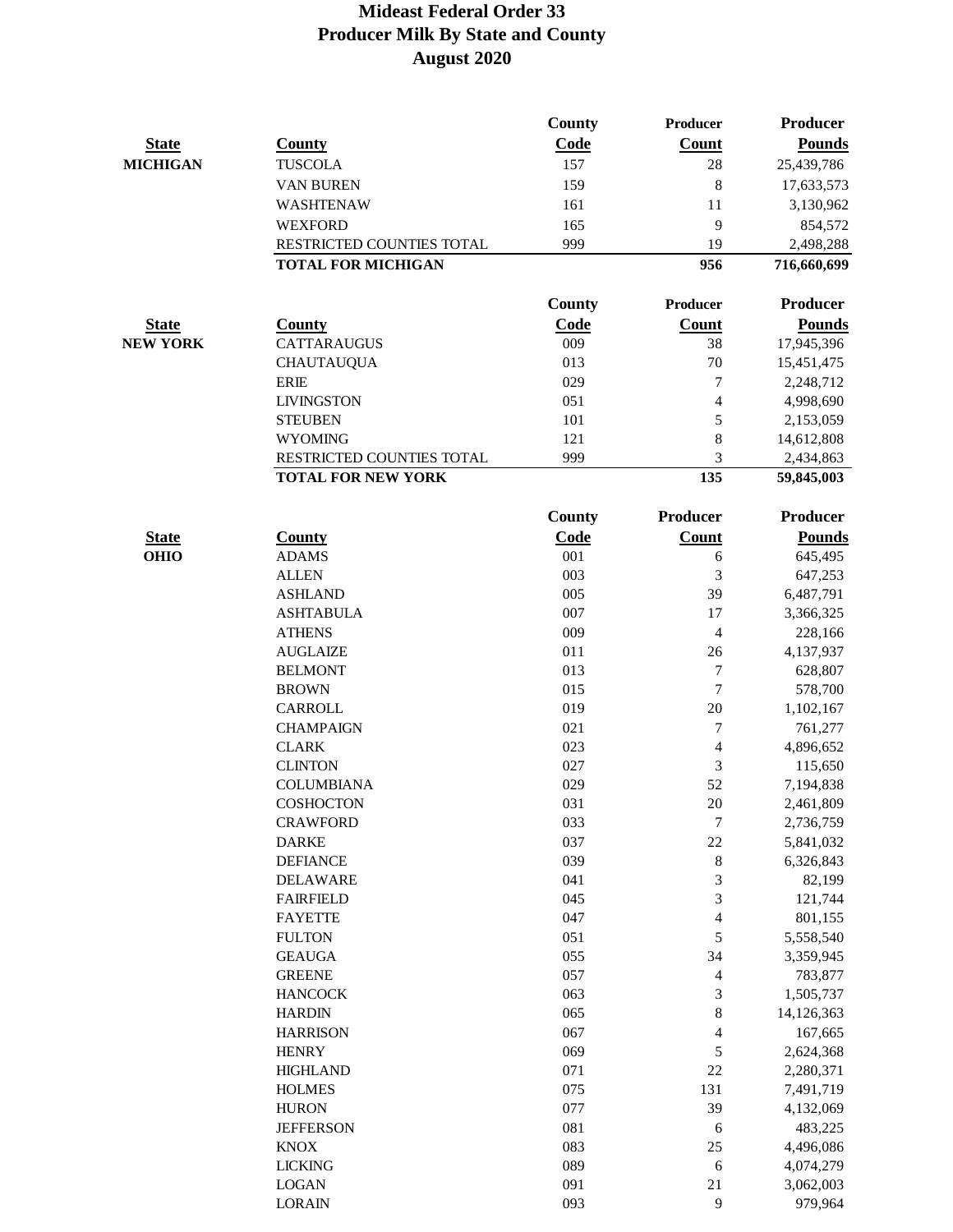|              |                           | <b>County</b> | Producer        | Producer        |
|--------------|---------------------------|---------------|-----------------|-----------------|
| <b>State</b> | <b>County</b>             | Code          | Count           | <b>Pounds</b>   |
| <b>OHIO</b>  | <b>MADISON</b>            | 097           | 7               | 12,618,094      |
|              | <b>MAHONING</b>           | 099           | 23              | 3,358,181       |
|              | <b>MEDINA</b>             | 103           | 10              | 1,470,712       |
|              | <b>MEIGS</b>              | 105           | 3               | 274,052         |
|              | <b>MERCER</b>             | 107           | 56              | 18,103,228      |
|              | <b>MIAMI</b>              | 109           | 5               | 355,518         |
|              | <b>MONROE</b>             | 111           | $\sqrt{6}$      | 683,175         |
|              | <b>MORGAN</b>             | 115           | 7               | 1,488,653       |
|              | <b>MORROW</b>             | 117           | 5               | 2,395,708       |
|              | <b>MUSKINGUM</b>          | 119           | $\overline{7}$  | 371,784         |
|              | <b>PAULDING</b>           | 125           | $\sqrt{6}$      | 14,833,282      |
|              | <b>PICKAWAY</b>           | 129           | 6               | 3,744,037       |
|              | <b>PORTAGE</b>            | 133           | 6               | 358,525         |
|              | <b>PREBLE</b>             | 135           | 7               | 960,871         |
|              | <b>PUTNAM</b>             | 137           | 9               | 2,501,346       |
|              | <b>RICHLAND</b>           | 139           | 106             | 6,971,375       |
|              | <b>ROSS</b>               | 141           | 9               | 840,317         |
|              | <b>SANDUSKY</b>           | 143           | 7               | 577,328         |
|              | <b>SHELBY</b>             | 149           | 27              | 6,847,039       |
|              | <b>STARK</b>              | 151           | 49              | 8,884,740       |
|              | <b>TRUMBULL</b>           | 155           | 17              | 2,109,162       |
|              | TUSCAWARAS                | 157           | 117             | 10,912,856      |
|              | <b>UNION</b>              | 159           | 6               | 750,047         |
|              | <b>VAN WERT</b>           | 161           | 6               | 7,695,948       |
|              | <b>WASHINGTON</b>         | 167           | 12              | 1,314,704       |
|              | <b>WAYNE</b>              | 169           | 168             | 36,222,039      |
|              | <b>WOOD</b>               | 173           | 3               | 1,489,073       |
|              | <b>WYANDOT</b>            | 175           | 4               | 663,485         |
|              | RESTRICTED COUNTIES TOTAL | 999           | 24              | 21,799,242      |
|              | <b>TOTAL FOR OHIO</b>     |               | 1,302           | 274,883,331     |
|              |                           | <b>County</b> | <b>Producer</b> | <b>Producer</b> |
| <b>State</b> | County                    | Code          | <b>Count</b>    | <b>Pounds</b>   |
| PENNSYLVANIA | <b>ARMSTRONG</b>          | 005           | 16              | 2,668,768       |
|              | <b>BEAVER</b>             | 007           | 17              | 930,724         |
|              | <b>BRADFORD</b>           | 015           | 6               | 391,820         |
|              | <b>BUTLER</b>             | 019           | 19              | 2,674,767       |
|              | <b>CAMBRIA</b>            | 021           | 7               | 1,875,767       |
|              | <b>CENTRE</b>             | 027           | 4               | 383,955         |
|              | <b>CHESTER</b>            | 029           | 21              | 761,010         |
|              | <b>CLARION</b>            | 031           | 12              | 2,003,733       |
|              | <b>CLEARFIELD</b>         | 033           | 4               | 789,853         |
|              | <b>CLINTON</b>            | 035           | 12              | 108,528         |
|              | <b>CRAWFORD</b>           | 039           | 65              | 12,277,070      |
|              | <b>ERIE</b>               | 049           | 28              | 2,292,102       |
|              | <b>FAYETTE</b>            | 051           | 17              | 2,075,876       |
|              | <b>INDIANA</b>            | 063           | 33              | 6,156,741       |
|              | <b>JEFFERSON</b>          | 065           | 10              | 1,471,262       |
|              | <b>LANCASTER</b>          | 071           | 49              | 1,241,559       |
|              | <b>LAWRENCE</b>           | 073           | 20              | 2,724,553       |
|              | <b>MERCER</b>             | 085           | 37              | 3,657,073       |
|              | <b>SOMERSET</b>           | 111           | 79              | 5,404,281       |
|              | <b>VENANGO</b>            | 121           | 4               | 695,495         |
|              |                           |               |                 |                 |